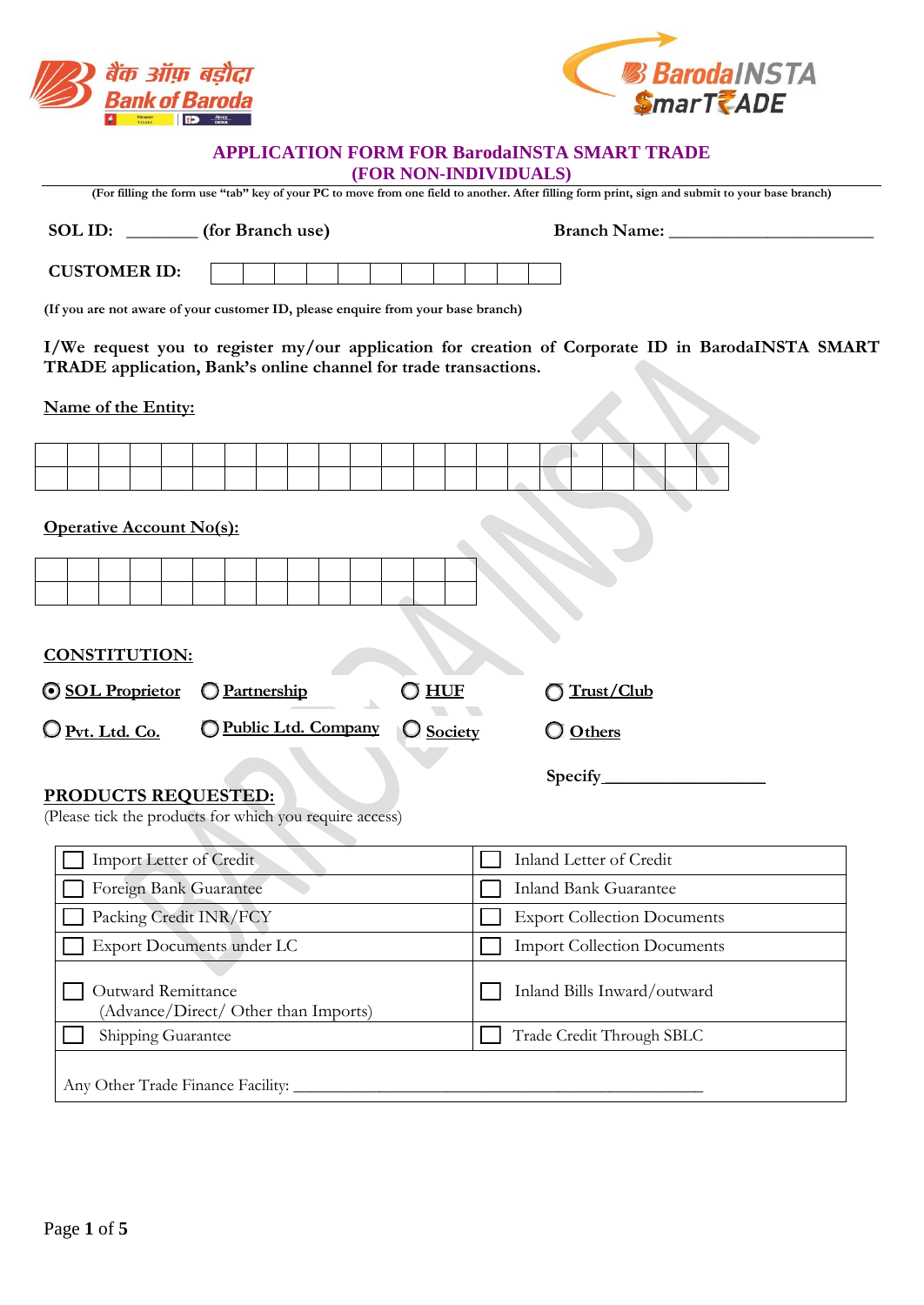



**I/Wish to have any of the following CORPORATE-ID\* for BarodaINSTA Smart Trade (4 to 8 characters length)\*** 

**1.** \_\_\_\_\_\_\_\_\_\_\_\_\_\_\_\_\_\_\_\_\_\_\_\_ **2.** \_\_\_**\_\_\_\_\_\_\_\_\_\_\_\_\_\_\_\_\_\_\_\_ 3. \_\_\_\_\_\_\_\_\_\_\_\_\_\_\_\_\_\_\_\_\_\_**

**\*Corporate-ID will be allotted subject to its availability** 

**I/We hereby authorize you to create my/our User Administrator and Authorizer IDs under the BarodaINSTA Smart Trade Corporate ID to be allotted to me/us. I/We understand that the User Administrator mentioned below will create and manage our Corporate User(s) based on the authority given by us to the bank.** 

**User Administrator details:** 

|                          | Person 1 | Person 2 | Person <sub>3</sub> |
|--------------------------|----------|----------|---------------------|
| <b>Full Name</b>         |          |          |                     |
| Designation              |          |          |                     |
| Mobile No. *             |          |          |                     |
| E-mail                   |          |          |                     |
| <b>Preferred User ID</b> |          |          |                     |
| Date of Birth            |          |          |                     |
| <b>PAN</b>               |          |          |                     |
| Aadhar No                |          |          |                     |
| ______________           | $\sim$   |          |                     |

**Declaration by Individual signatories:**

- **1. I consent, accept and take responsibility to maintain confidentiality of the user ID, password, OTP, etc., assigned to me.**
- **2. I consent, accept and take responsibility to maintain the secrecy/sanctity/confidentiality of the information made available through this Baroda INSTA Smart Trade facility.**
- **3. I understand and accept that the activities including transactions carried out by all or any of the users created by me will be treated as if the same have been done by me and the same will be binding on me and the entity.**
- **4. I will abide by all the rules, regulations and policies of the Bank and Regulator in this respect.**

| Signature of the User | Person 1 | Person 2 | <b>Person3</b> |
|-----------------------|----------|----------|----------------|
| Administrator         |          |          |                |
|                       |          |          |                |

**\* OTP FOR login will be sent on mentioned contact no.** 

**I/ We authorize you for creation of following Maker for forwarding trade transaction Maker details:** 

|                           | Person 1 | Person 2 | Person <sub>3</sub> |
|---------------------------|----------|----------|---------------------|
| <b>Full Name</b>          |          |          |                     |
| Designation               |          |          |                     |
| Mobile No. *              |          |          |                     |
| E-mail                    |          |          |                     |
| <b>Preferred User ID</b>  |          |          |                     |
| <b>User Authorization</b> |          |          |                     |
| limit $\bar{\tau}$        |          |          |                     |
| Date of Birth             |          |          |                     |
| <b>PAN</b>                |          |          |                     |
| Aadhar No                 |          |          |                     |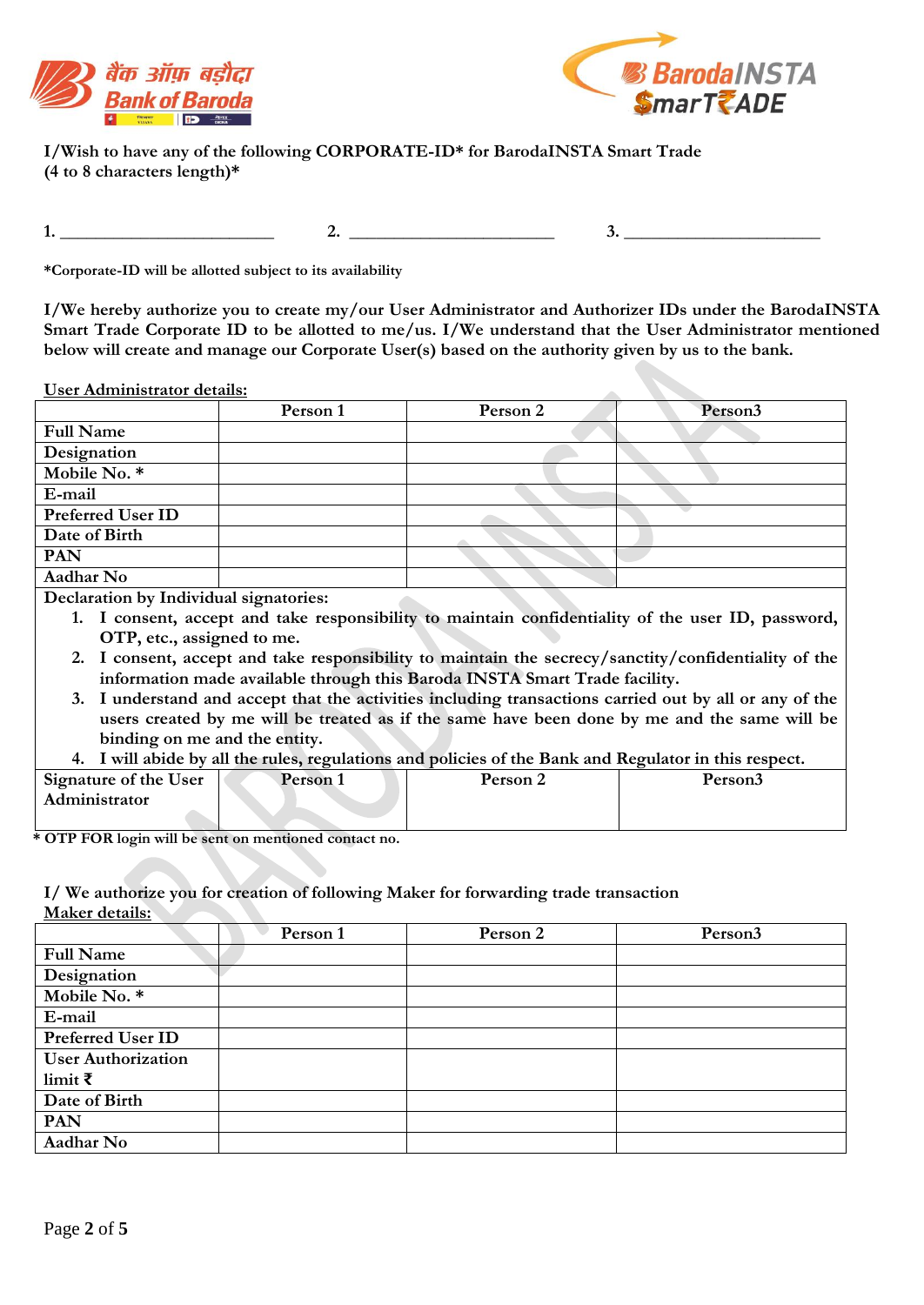



**Declaration by Individual signatories:**

- **1. I consent, accept and take responsibility to maintain confidentiality of the user ID, password, OTP etc. assigned to me.**
- **2. I consent, accept and take responsibility to maintain the secrecy/sanctity/confidentiality of the information made available through this Baroda INSTA Smart Trade facility.**
- **3. I understand and accept that the activities including transactions carried out by me is/are binding on me and on the entity.**
- **4. I will abide by all the rules, regulations and policies of the Bank and Regulator in this respect.**

| Signature of the | Person 1 | Person 2 | Person3 |
|------------------|----------|----------|---------|
| Makers           |          |          |         |

**\* OTP FOR login will be sent on mentioned contact no.** 

**I/ We authorize you for creation of following authorizer for forwarding trade transaction Authorizer details:** 

|                                                                                     | Person 1 | Person 2 | Person <sub>3</sub> |
|-------------------------------------------------------------------------------------|----------|----------|---------------------|
| <b>Full Name</b>                                                                    |          |          |                     |
| Designation                                                                         |          |          |                     |
| Mobile No. *                                                                        |          |          |                     |
| E-mail                                                                              |          |          |                     |
| <b>Preferred User ID</b>                                                            |          |          |                     |
| User Authorization limit $\bar{\zeta}$                                              |          |          |                     |
| Date of Birth                                                                       |          |          |                     |
| <b>PAN</b>                                                                          |          |          |                     |
| Aadhar No                                                                           |          |          |                     |
| $\mathbf{D}$ and a set of the fundamental state of a state of a set of $\mathbf{D}$ |          |          |                     |

**Declaration by Individual signatories:**

- **1. I consent, accept and take responsibility to maintain confidentiality of the user ID, password, OTP etc. assigned to me.**
- **2. I consent, accept and take responsibility to maintain the secrecy/sanctity/confidentiality of the information made available through this Baroda INSTA Smart Trade facility.**
- **3. I understand and accept that the activities including transactions carried out by me is/are binding on me and on the entity.**
- **4. I will abide by all the rules, regulations and policies of the Bank and Regulator in this respect.**

| Signature of the   | Person 1 | Person 2 | Person3 |
|--------------------|----------|----------|---------|
| <b>Authorizers</b> |          |          |         |
|                    |          |          |         |

**\* OTP FOR login will be sent on mentioned contact no.** 

**Note:** 

- **All the above fields are mandatory.**
- **Copy of PAN and Aadhar card should be self-attested by the user and submitted along with this form.**
- **List of persons who are to be provided Maker IDs as per Annexure A**

## **DECLARATION**

**I/We hereby confirm that mandate from the competent authority has been obtained. Necessary Resolution and documents as mentioned above are enclosed herewith.** 

**Usage of Baroda INSTA Smart Trade shall be subject to agreement executed between the Entity and the Bank.**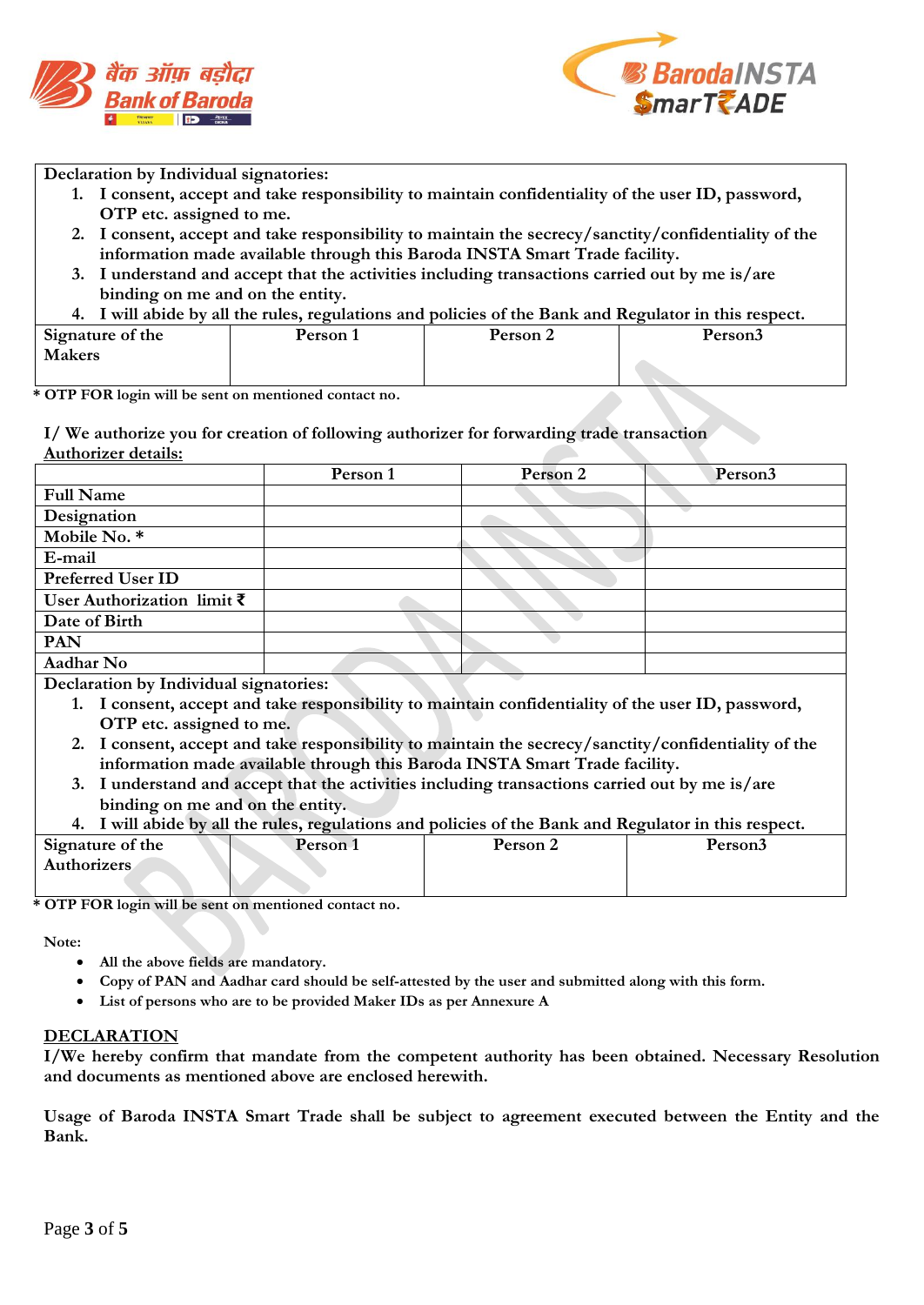



**I/We am/are aware that the usage of BarodaINSTA Smart Trade facility is subject to acceptance of terms and conditions which are available and downloaded from Bank's website at www.bankofbaroda.com and also on**  BarodaINSTA Smart Trade portal at https://barodainsta.com/mp/portal the site maintained by Bank of **Baroda and we have reviewed the terms and conditions mentioned therein. I/We hereby understand, accept and agree that I/we shall comply with all the terms and conditions which are incorporated by reference herein**  and deemed to be part of this application form to the same extent as if such provisions had been set forth in **full herein. Access of all our users to BarodaINSTA Smart Trade shall be subject to acceptance of terms and conditions set forth.**

**I/We also agree that these terms will be in addition and not in derogation of the terms and conditions relating to any account with the Bank and/or any agreement executed with the Bank. I/We shall communicate the terms and conditions set forth to all authorized users. Access of all our users to BarodaINSTA Smart Trade shall be subject to acceptance of terms and conditions set forth.** 

**I/We consent and confirm that:**

- **The security of credentials like ID(s), password(s), OTPs will be the individuals' responsibility who has been assigned the same.**
- **Any addition/deletion/ modification in the administrator/authorizer (as the case may be) shall be immediately intimated to the Bank.**
- **Entity shall be solely responsible for all transactions and activities carried out by one or any of the administrators/Users/Authorizers. All the transactions initiated by users/authorizers using Baroda INSTA Smart Trade shall be binding on the entity.**

**I/We do hereby indemnify and forever keep indemnified the Bank and it's successors and assigns from and against any or all claims, actions, penalties that may be made, suffered or incurred by the Bank by reason of noncompliance of any of the terms and conditions set forth.** 

## **FEMA DECLARATION (Under Section10 (5), Chapter III of The Foreign Exchange Management Act, 1999) for all Trade Finance Transactions**

**I/We hereby declare that the transactions to be undertaken using BarodaINSTA Smart Trade application, the**  details of which will be specifically mentioned in each of the transaction request, will not involve, and will not **be designed for the purpose of any contravention or evasion of the provisions of the aforesaid act of any rule, regulation, notification, direction or order made there under. I/ We also hereby agree and undertake to give such information/ documents for every transaction as will reasonably satisfy you about the transaction in terms of the above declaration.**

**I/We also undertake that if I/ We refuse to comply with any such requirements or make only unsatisfactory compliance therewith, the bank shall refuse in writing to undertake the transactions and shall if it has reason to believe that any contravention /evasion is contemplated by me /us report the matter to Reserve Bank Of India.**

**I/We further declare that the undersigned has/have the authority to give the above declaration and undertaking on behalf of the firm/company.**

|            | Name              |  |
|------------|-------------------|--|
| Signature: | Designation       |  |
|            | Name              |  |
| Signature: | Designation       |  |
|            | Name              |  |
| Signature: | Designation       |  |
| Place:     | Date (DD-MM-YYYY) |  |